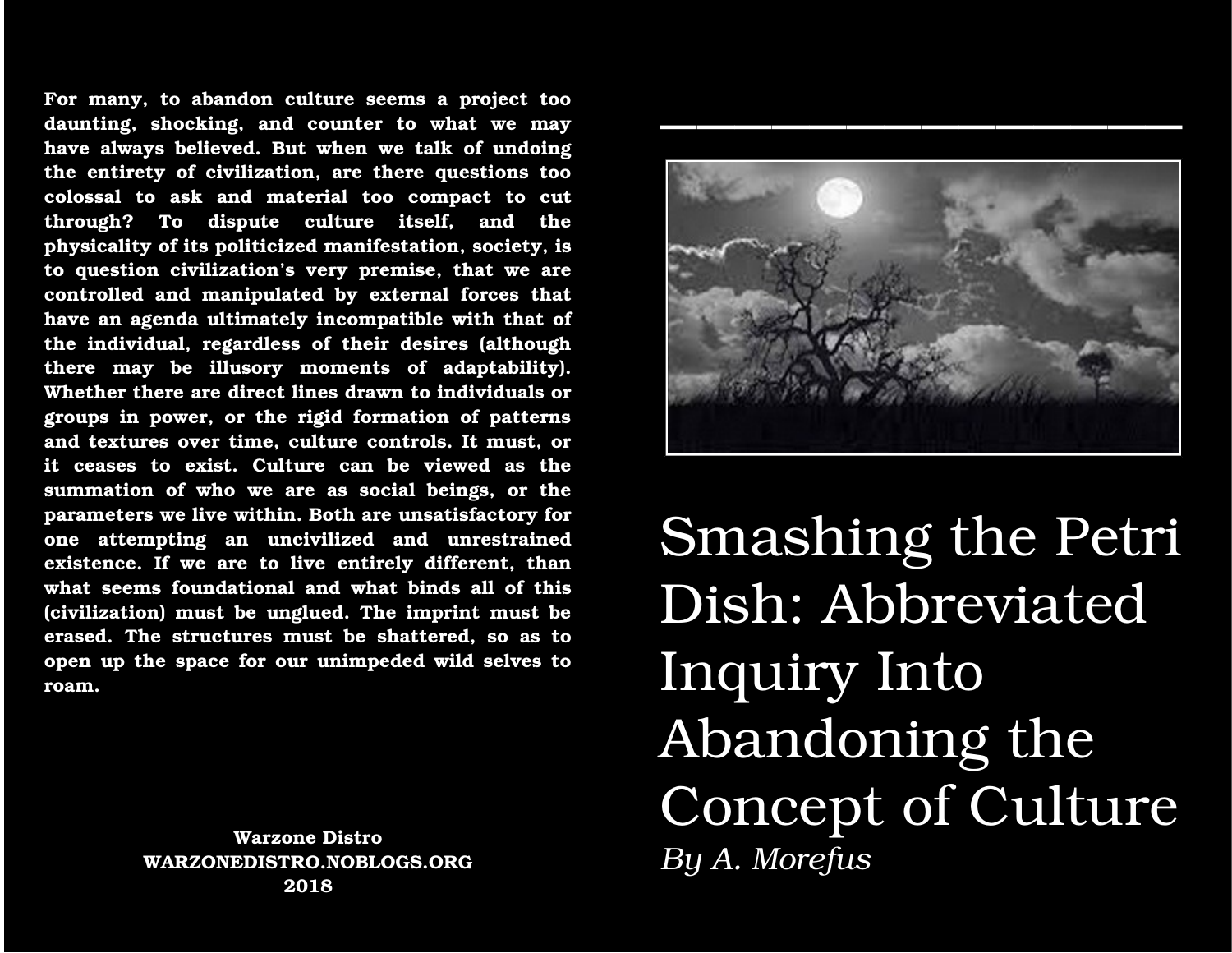the group.

**So what might living outside of culture look like?** To start with, it would be free from moral and social frameworks that limit our freedom to explore, experience, and connect. We would still be "bound" by certain biological and geographical limitations, but not those determined by any experts or leaders. Instead we would experience directly these limitations, and along with shared experiences with others, develop our own unique understandings. Collective experience would not fit into any prearranged formation or contain any unified meaning. It would be the infinite intersections of support and divergence that make up the rest of what we call life. Rather than thinking in cultural terms, perhaps we can look at other social animals for inspiration. Flocks, herds, and packs can be contemplated for their manifestations and dynamics of living patterns. Instinctual rather than intellectual in motivation and stable yet flexible in an organic manner, rather than enforced or altered through mechanistic and projected means. Is this not closer to how humans live(d) outside of civilization?

**Can we smash the petri dish and abandon the stifling concept of culture for an unobstructed reality?** If we are content with the role of microorganisms in a prepared nutrient media or the product of such cultivation, then life as part of a culture is acceptable, even desirable and beneficial. If we are not satisfied as bacteria, segments of tissues, or fungi in a scientist's test tube or observation dish, then we need to begin to seriously review how we relate to, coordinate, and view ourselves, each other, and the world around us. We can trade the abstraction, symbolic, efficiency, control, and completeness of superimposed culture for the connected, direct, dynamic, openness of unalienated existence.

**The choice really is ours.**

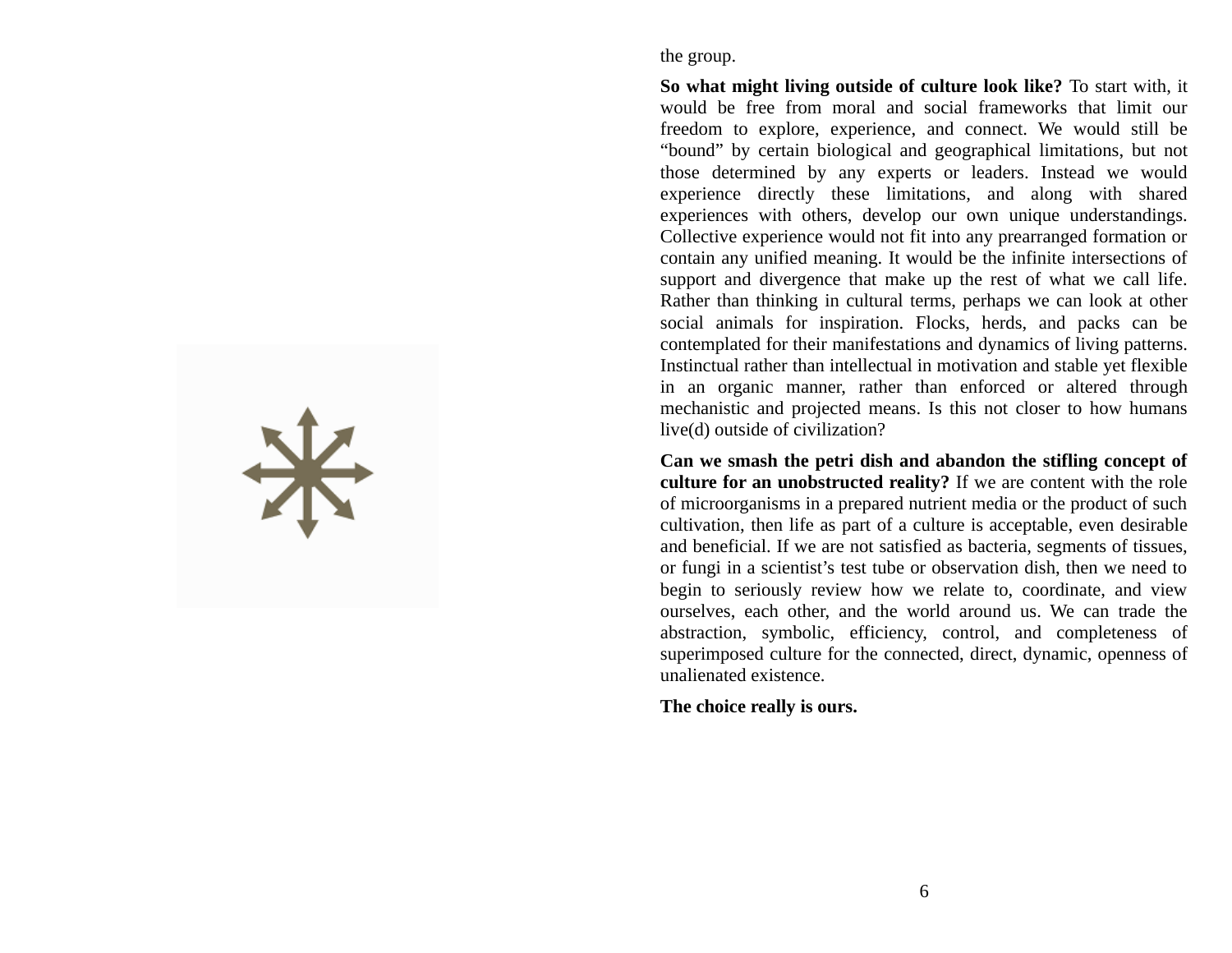progressive linearity of cultural enlightenment and refinement through intellectual and aesthetic training occurs at all levels, from fashion to philosophy. Details and motivations of our actions that are obtained, recorded, and remembered through vastly different perceptions and bias perspectives, acquired through a cultural context and individual views, are filtered, averaged, and distilled to create a prevalent, repeated response system.

**But what about primitive people and useful traditions?** There is probably more from the past that we have carelessly discarded than we have critically shed, especially concerning earth-based peoples from gatherer hunters to horticulturists to pre-technological agriculturists and homesteaders (in my opinion, there is less to appreciate as we move onward in domestication, but from where we are located in history, there is still some value in critically assessing small-scale cultivators for some useful aspects). Examining the dynamics and methods of these various types of groupings for everything from food procurement to social organization (not that they aren't inevitably linked) will reveal a great diversity between peoples and the strategies and patterns that have developed, and typically, unfortunately, formed into a culture. This investigation can also reveal common threads in how situations, needs, and problems are dealt with, which we can filter through our own unique and communal desires and contexts to apply to our lives, without adopting cultural parameters and definitions. Techniques are valuable, cultural explanations are useless, unless they reveal a relationship between things that can be utilized without socializing.

Life contains some underlying stability of circumstance, yet within it is an infinite and intricate shifting, fracturing, and supporting over time. A never-ending improvisation of reinforcing and interfering, but never repeating. Even the seemingly firmly structured parts are composed of limitless variables. We might be inspired by the way the Kaluli tribe of the Papuan Plateau perceive and interact with the world. For instance, they do not hear singular sounds in the rainforest, but instead an interlocking soundscape they call dulugu ganalan, or "lifting- up-over sounding"; millions of simultaneous sound cycles, starting and ending at different points. People's voices layer and play off of this reality, as drums, axes, and singing blend together in rhythms and patterns creating an instinctual vocabulary understood by The following are questions I have recently asked myself:

**Why abandon culture?** There are countless reasons to begin to challenge, seriously realign our relationship with, and perhaps abandon the concept of *culture* — the historic, contemporary, and projected assemblage of social dynamics and features by which we define ourselves and which collectively frame us as social groupings. Culture contains the all-too familiar civilized notions of expectations, projections, customs, taboos, values, morality, and rituals, as well as being anthropocentric in nature, and in general, limited as it defines the human condition of a place, time, and context only in terms of human relationships or how we use other *things*. The human-animal, unrestrained by such an understanding of reality, and in tune with applicable concerns of connected subsistence and curious play, needs not for culture as something to belong to or to be guided by. Instead, they are what they are, a composition of all they are connected to, yet unique unto themselves. And if relationships are fluid, unbounded by artificial concepts, and based on mutual desire, than what use or need is there for culture, except to define and confine these relationships. It might be proposed then, that our search for liberation may fall outside the parameters of the concept of culture, and in fact, may be in contradiction with its very existence. Culture, whether ethnic, religious, national, tribal, pop, alternative, or counter, acts as a definer rather than minimalizer of the borders within and between ourselves, each other, and the rest of life.

**Can we challenge the current basis of our relationships to each other?** For many, to abandon culture seems a project too daunting, shocking, and counter to what we may have always believed. But when we talk of undoing the entirety of civilization, are there questions too colossal to ask and material too compact to cut through? To dispute culture itself, and the physicality of its politicized manifestation, society, is to question civilization's very premise, that we are controlled and manipulated by external forces that have an agenda ultimately incompatible with that of the individual, regardless of their desires (although there may be illusory moments of adaptability). Whether there are direct lines drawn to individuals or groups in power, or the rigid formation of patterns and textures over time, culture controls. It must, or it ceases to exist. Culture can be